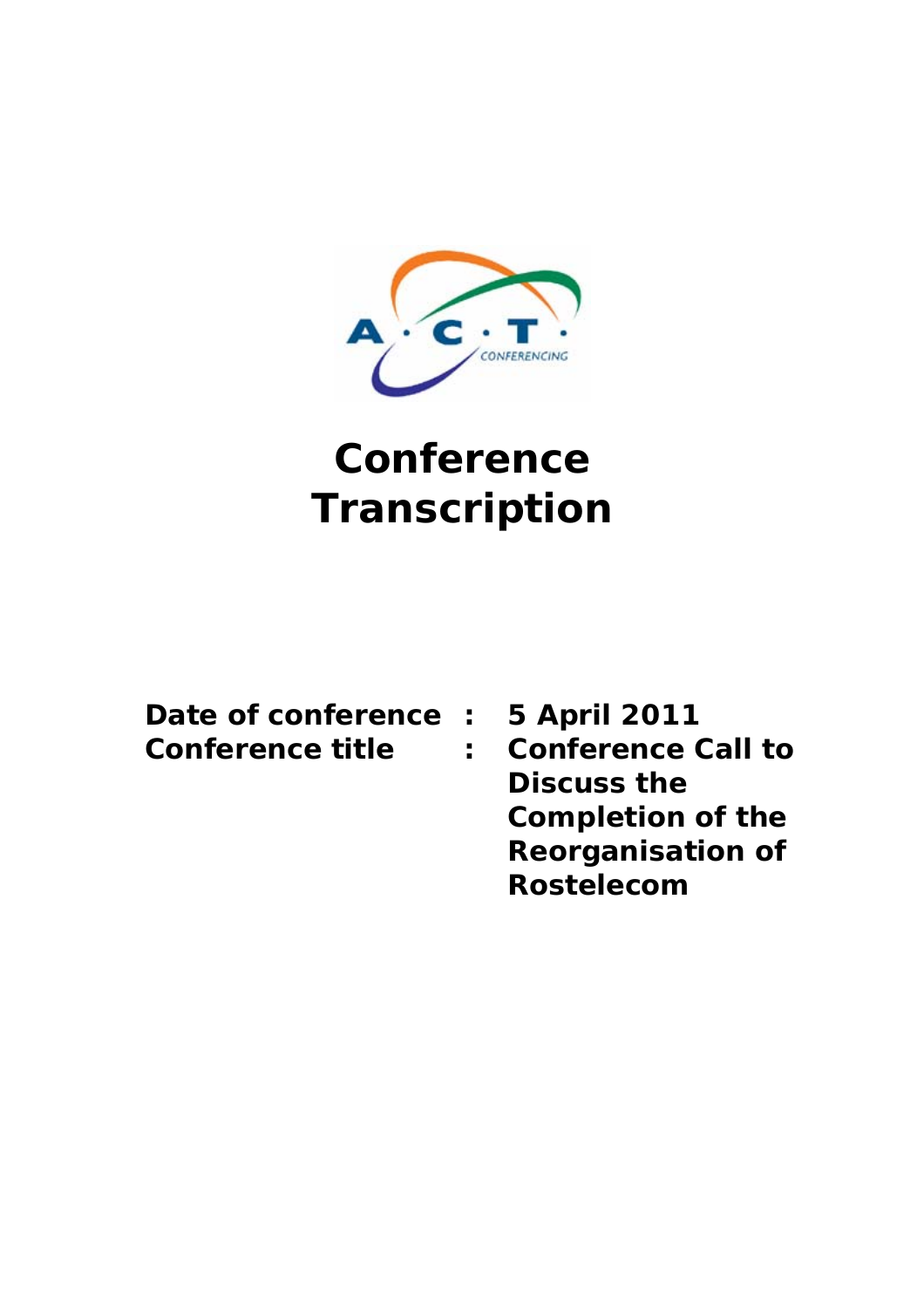## CONFERENCE DETAILS

| Conference Date:            | 5 April 2011             |
|-----------------------------|--------------------------|
| Conference Time:            | 13:00 UK Time            |
| <b>Conference Duration:</b> | Approximately 48 minutes |
| Chairperson:                | Masha Eliseeva           |

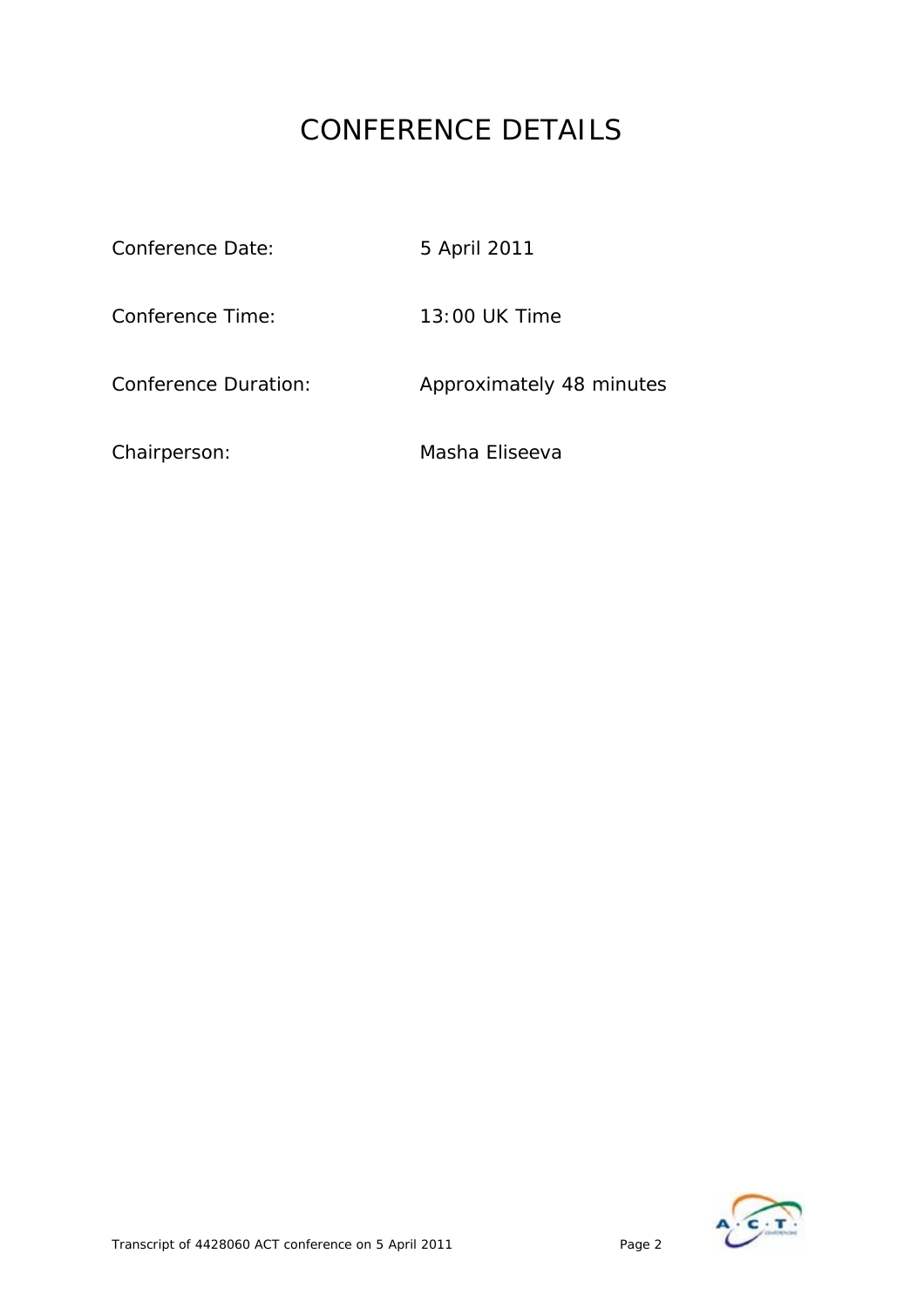## **ACT Operator**

Ladies and gentlemen, welcome to the Conference Call to Discuss the Completion of the Reorganisation of Rostelecom on 5 April 2011. Throughout today's recorded presentation all participants will be in a listen-only mode. After the presentation there will be an opportunity to ask questions. If any participant has difficulty hearing the presentation, please press \*0 on your telephone for operator assistance.

I will now hand the conference over to Maria Eliseeva. Please go ahead, madam.

## **Masha Eliseeva**

Good morning and good afternoon and thank you for joining us today for this call regarding the Completion of the Reorganisation of Rostelecom. Present on the call today are Alexander Provotorov, President and Chief Executive Officer, and me, Masha Eliseeva, Head of Investor Relations. You can find the presentation on the reorganisation at www.rt.ru in financial report section of investor center.

Before we start, I would like to draw your attention to the fact that some of the information during this call may contain projects or other forward-looking statements regarding future events or future financial performance. We wish to caution you that these statements are only predictions and that actual events or results may differ materially. We do not intend to update these statements to reflect events and circumstances occurring after the date hereof or to reflect that occurrence of unexpected events. Many factors could cause the actual results to differ materially from those contained in our projection or forward-looking statement.

Following the presentation we will be happy to answer your questions. I will now hand the call over to our CEO, Alexander Provotorov.

## **Alexander Provotorov**

Thank you, Masha. Good morning and good afternoon, ladies and gentlemen, and thank you for joining us today. First of all let me remind you shortly the history of reorganisation process of Svyazinvest companies and Rostelecom. 2010 was a year of significant change for us and for the whole telecommunications industry in Russia. We have been busy preparing for the major reorganisation of the telecommunications assets controlled by the government, and for the merger of the seven regional incumbents of Svyazinvest, or RTOs, and Dagsvyazinform with Rostelecom. This merger will create a strong national integrated operator, which will provide a full range of telecommunications services on a pan-Russian basis to residential, corporate and government customers, as well as other operators.

The reorganization process began in May 2009 when the Government Commission on Transport and Communication approved the restructuring of the state–owned telecommunications assets. The summer 2010 AGMs of each of the regional companies and Rostelecom voted in favour of the merger and approved the applicable equity SWAP ratios, which were based on the independent report provided by Ernst and Young.

Rostelecom and the merging companies each repurchased shares during the Summer of 2010, which together represented 2.27% of the ordinary shares, and 28.8% of the preferred shares, of the merged company, for approximately 14 billion rubles. The shares were repurchased from the Rostelecom and RTO shareholders who voted against or did not vote on the reorganization. Rostelecom and each of the RTOs contributed their respective repurchased shares to the share capital of Mobitel, which became the 99.99% owned subsidiary of new Rostelecom when the merger was completed. The RTO shares

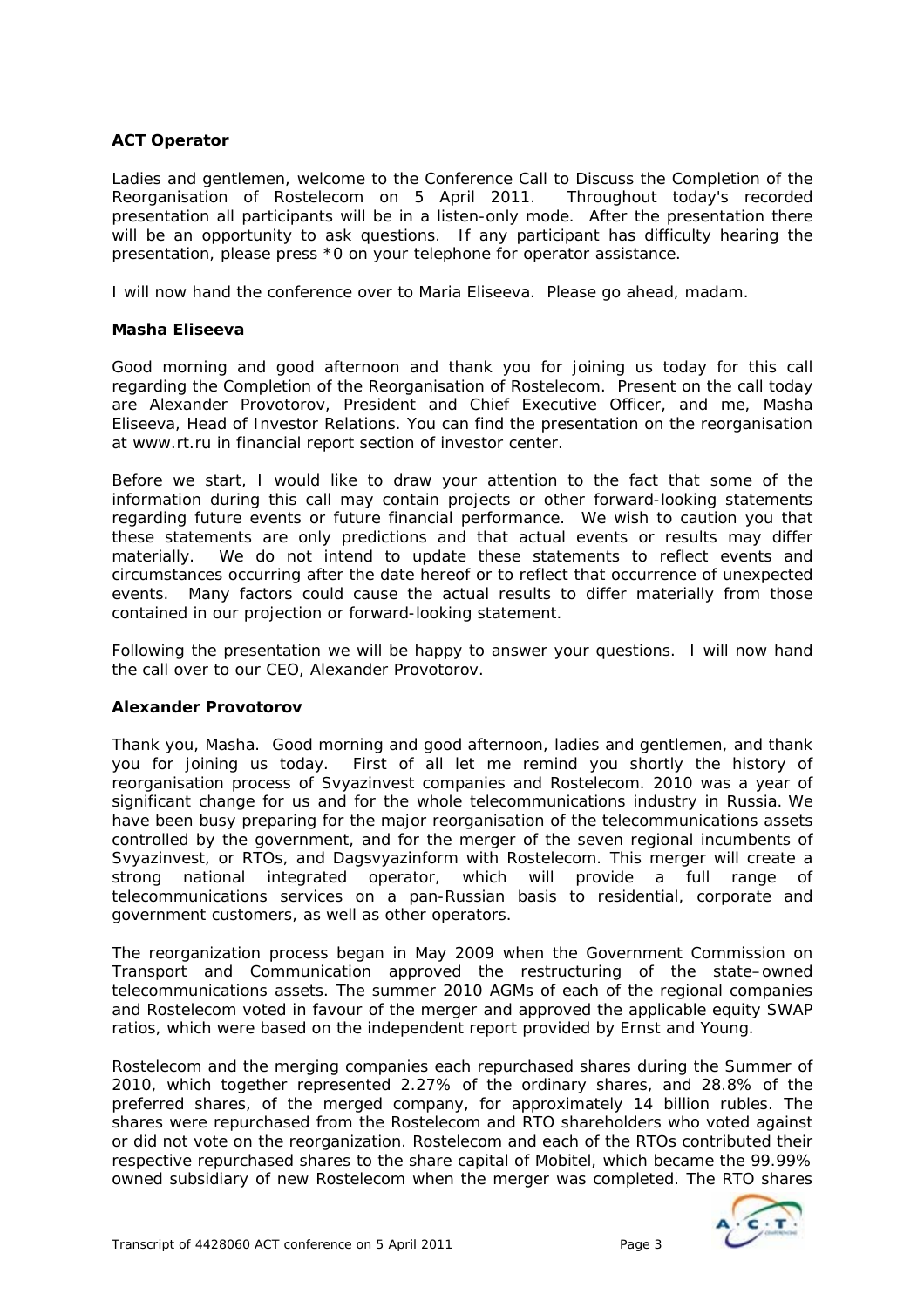that have been acquired by Mobitel have been exchanged for newly issued Rostelecom ordinary shares, and these treasury shares can be used either in M&A transactions, financing opportunities, or for management stock motivation plans.

The reorganization process entered its final stage at the beginning of 2011. The Regulator registered the additional issue of 2.2 billion Rostelecom ordinary shares and up to 31.56 billion rubles of Rostelecom bonds in the middle of February.

We notified the MICEX and RTS Russian Stock Exchanges on the 25th of March, that the RTO shares would cease to exist from the first of April, and trading in the RTO shares was therefore halted on the 28th of March.

The reorganization was effectively completed on the first of April when the RTOs and Dagsvyazinform were excluded from the Uniform State Register of Legal Entities, and the RTO share and bond holders have received new Rostelecom shares and bonds. Over the next two weeks, we will prepare a report on the results of the placement by means of the share and bond swap, and we will provide this document to the regulator for registration. The registration process will take approximately 2 more weeks. We therefore expect trading in the newly issued Rostelecom ordinary shares to commence on MICEX and RTS at the beginning of May. The Rostelecom shares listed on MICEX will be traded as 18 separate issues for a period of three months. All of these separate company shares will then be merged into one new Rostelecom class of ordinary share, and one class of preferred share, after the three month period. The shares listed on the RTS will be traded as just two shares from the outset.

With regard to the ADR programmes of the seven RTOs, the reorganization has been carried out under Russian law, and it is the underlying shares rather than the ADRs that have been exchanged. JPMorgan, which is the owner of the RTO securities under Russian law, and the depositary bank under US law, has therefore received the new Rostelecom ordinary shares in exchange for the RTO shares underlying the ADRs. JPMorgan is required to sell the new Rostelecom shares and return the cash, net of costs, to the ADR holders. The RTO ADR programmes will be terminated.

Trading in the existing pre-reorganization Rostelecom shares and depository receipts will not be halted at any stage during this process.

Given the rapidly evolving competitive environment, we have not just been focusing on preparations for the transition to the new corporate and capital structure. We have been integrating our activities as nine independent operators, in order to ensure that the establishment of a new single integrated company is a smooth process for all of our stakeholders, and our customers in particular. We implemented a new organisational structure for the merged Company during 2010, and centralised a number of common functions including procurement and marketing. We have also been working on the postmerger business development strategy.

We have evolved our approach to the organisation and management of the Company. For example, we are working on a project to develop an employee motivation programme for the merged Company, and have already implemented a number of common initiatives to enhance efficiency levels across the business. We have signed collective agreements with the Communication Workers' Union on all aspects that relate to our employees.

New Rostelecom is clearly the largest player in the Russian telecommunications market. We have substantial human, infrastructural, and financial resources, and we also have access to the necessary frequencies and licenses to provide integrated services across the whole of the Russian Federation.

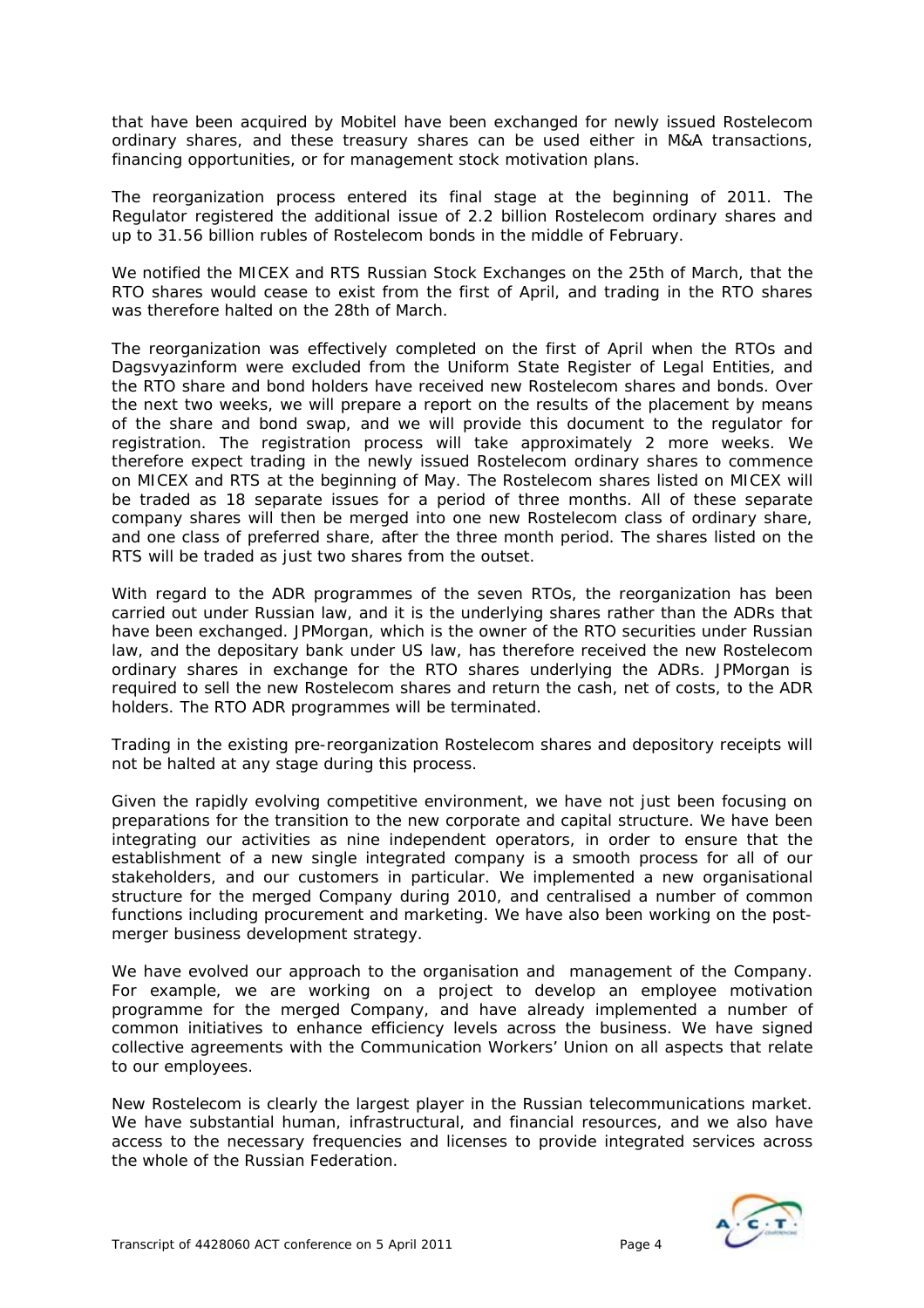We will provide more information about the strategy for the newly merged company in a separate announcement in due course. What I can say now is that we have a number of priority strategic drivers or directions.

- Firstly, our objective is to develop our position as one of Russia's leading mobile operators.
- We also intend to consolidate our position as Russia's number one provider of fixed line broadband internet access.
- We also want to grow our presence in the pay-TV market.
- And to extend our leadership in the corporate telecommunications segment.
- We are committed to maintaining our number one position as a national provider of traditional voice telephony services, by launching a range of initiatives to minimize the effects of mobile substitution.
- We are also focused on building our leadership in the B2O segment.
- Our goal is clearly to generate and realize substantial synergies by increasing operating and financial efficiency levels, and, finally,
- We will transfer the overall business to a single unified Rostelecom brand. This corporate identity is under development at the moment and will be unveiled later this year.

Our strategic initiatives will be focused on each of our customer groups - residential, corporate, government, and operators - and making our service offering of telephony, data, TV, and Value-Added-Solutions available across both mobile and fixed line networks.

The overall strategic goal for new Rostelecom is clear – to grow the business and boost profitability levels, in order to generate sustainable economic value and deliver superior shareholder returns. We are operating in markets with tremendous growth potential. The opportunity is clear and we are determined to fully exploit it.

Thank you, and now back to you Masha.

## **Maria Eliseeva**

Thank you, Alexander. We will now be happy to answer your questions. In order to allow enough time to deal with everyone's questions in the time available we would ask that you limit yourself to one initial question and one follow-up question. Operator, please may we have the first question?

## **ACT Operator**

Thank you, madam. If any participant would like to ask a question, please press \*1 on your telephone. If you wish to cancel this request, please press \*2. Your questions will be polled in the order they are received and there will be a short pause while participants register for a question.

The first question comes from Alex Kazbegi from Renaissance Capital. Please state your question.

## **Alex Kazbegi – Renaissance Capital**

Hi, good evening. If I may I have two questions. The first one, I was wondering the crosse ownership which exist now between Svyazinvest and Rostelecom back and forth, is there any plan to eliminate that? And if so, when we can expect and how it can be unwound?

The second question would be about your mobile strategy. I was just wondering if you can give us some more detail in terms of how do you see Rostelecom becoming the one

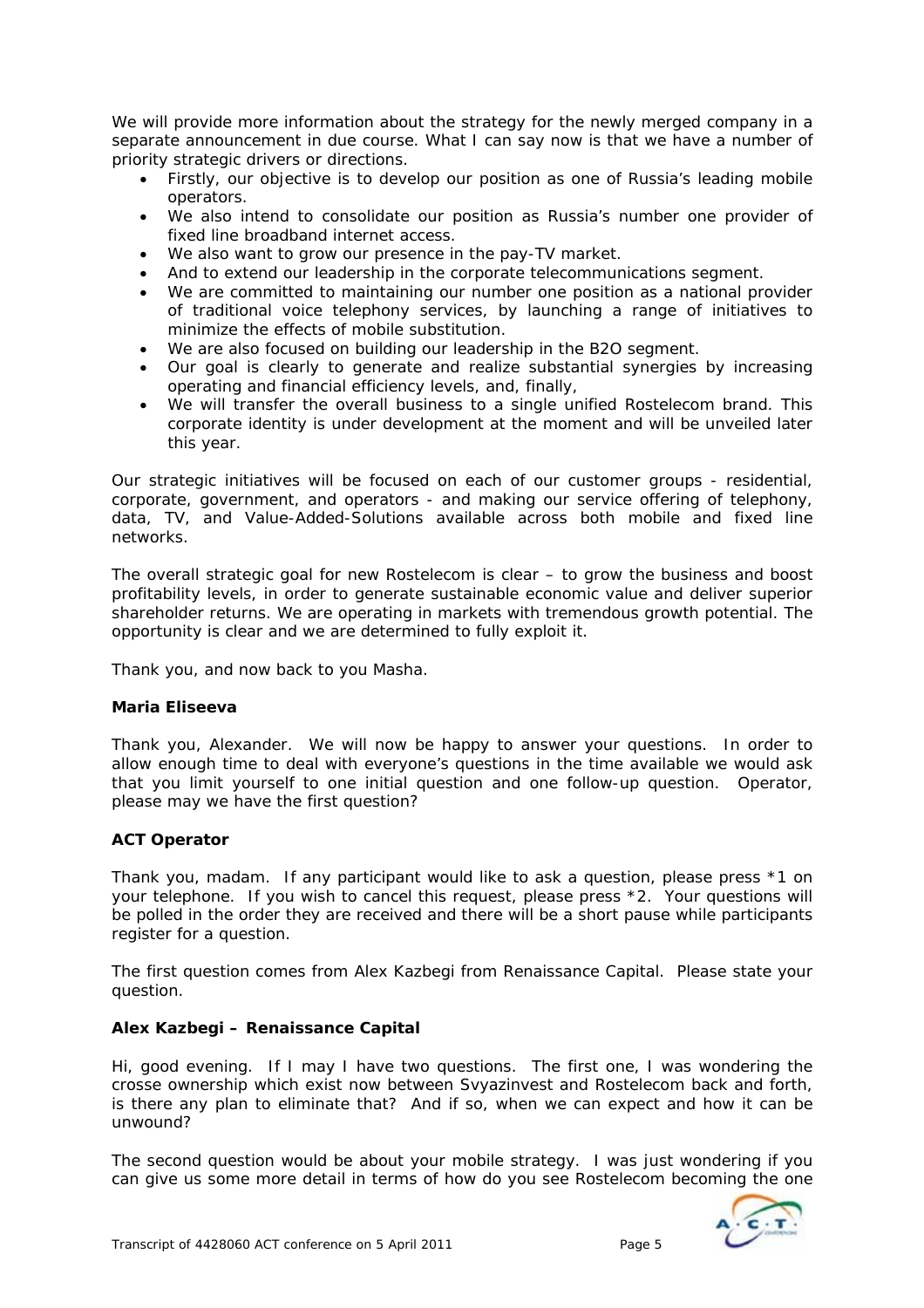of the leading mobile operator. Is it through acquisitions, is it through build out of your own network, what will be the main pillar of that strategy please? Thank you.

## **Alexander Provotorov**

Thank you, Alex. First question, you are absolutely right that we have cross ownership with Svyazinvest and of course we believe that it is not business of operational company to hold such significant and expensive stake like our stake in Svyazinvest. We think that it will be a good opportunity for some of government agents to acquire the stake to improve government control and large government control if they want to do it. Our second option which is discussed now with the government and Svyazinvest is to consolidation of Svyazinvest and Rostelecom and in this case cross ownership will be terminated by itself. It is not clear how situation will be resolved as there are a number of different scenarios and options. However as I said we expect the cross ownership to be resolved and we believe that the value of our Svyazinvest stake is now higher than when we bought it. Is it OK for first question?

## **Alex Kazbegi – Renaissance Capital**

Yes. Do you expect this to be finished sometime before the next year elections or there is no real timeframe for that.

## **Alexander Provotorov**

I hope that it can be resolved during this year.

## **Alex Kazbegi – Renaissance Capital**

OK, thank you. And the mobile?

## **Alexander Provotorov**

Mobile strategy, of course the mobile strategy is part of a big strategy. The details will be announced when the strategy is approved. But I can say that we have plan to utilise licenses and frequencies currently available to the Group, I mean Svyazinvest group and in this case I am talking about SkyLink, first of all. SkyLink has UMTS licenses for almost the whole territory of Russian Federation. We believe that mobile voice is not so interesting market for Rostelecom because of very high penetration and very tough competition between all of operators.

We believe that mobile data is much more interesting segment of mobile business for us. Answering your question, we think that we can utilise SkyLink 3G licenses together with SkyLink CDMA licenses for rural areas and we have such plans. Simultaneously, we are discussing internally the option of MVNO agreement with one of big three operators. It is too early to disclose any details but we want to make our homework to understand is it better idea to go by MVNO scenario or to build our own network which can be used for some future purposes as well.

Third option, you know that we have signed a preliminary agreement with company Scartel or Yota together with big three operators, VimpelCom, MTS and Megafon which allows us to acquire proportionate stake of Yota in 2014 and to have ability to utilise Yota network which should be constructed during this time. And we hope that we can get legally binding agreements shortly, I hope. And after that we can start together with Megafon, MTS and VimpelCom start to think about construction of 4G network. Is it OK.

## **Alex Kazbegi – Renaissance Capital**

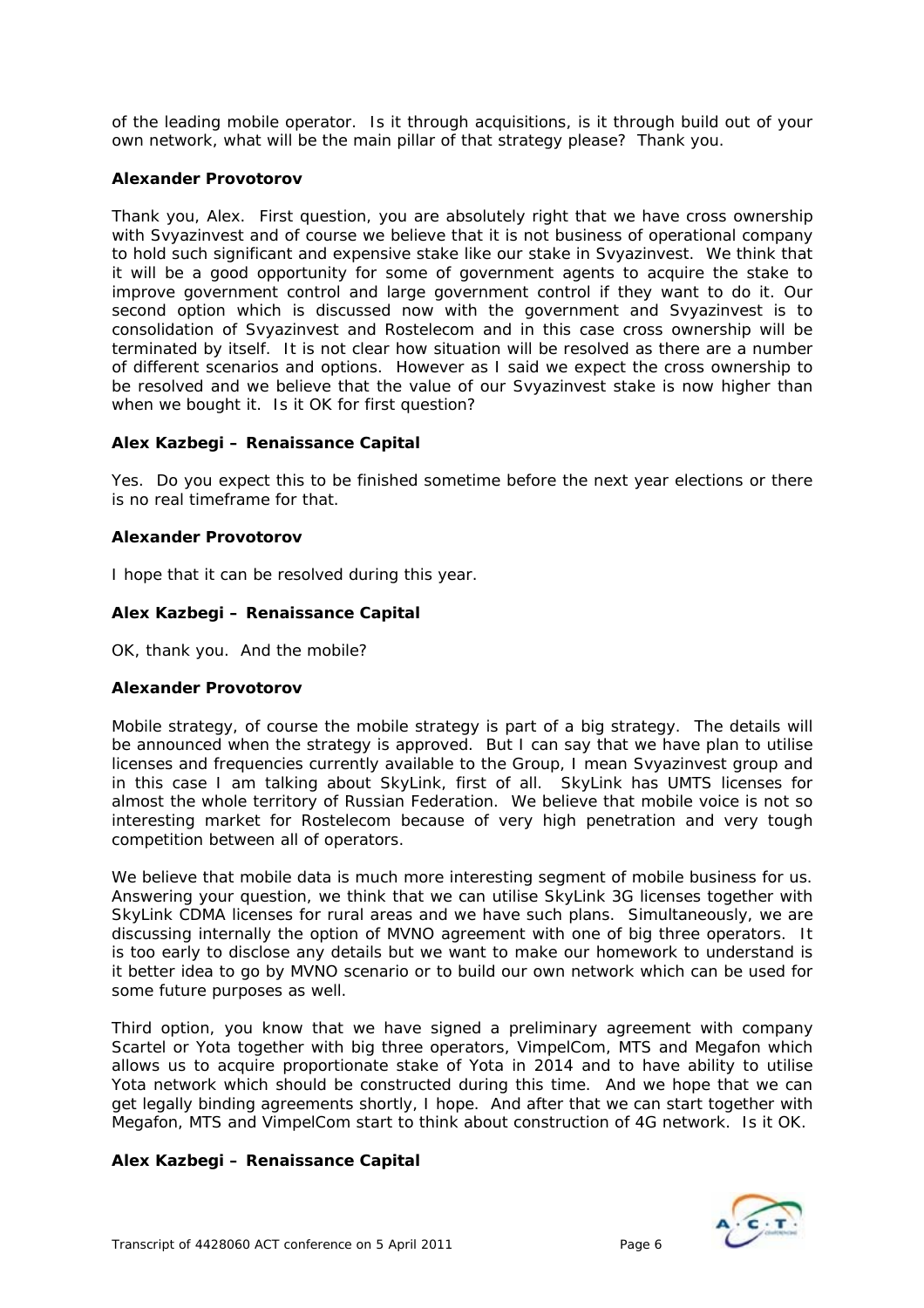Yes. Two may be clarifying question. I mean on SkyLink if you pursue that one presumably you would prefer to have control of SkyLink which you don't have now which you have just 25% with Svyazinvest.

## **Alexander Provotorov**

You are absolutely right.

## **Alex Kazbegi – Renaissance Capital**

OK. The second clarification may be have you considered buying somebody like Tele2 for instance or some small operator?

## **Alexander Provotorov**

SkyLink, we are discussing with Svyazinvest various scenarios and opportunities how to use our SkyLink frequencies and licenses. My understanding is that we will find some solution. And of course you are absolutely right, our goal to control 100% of SkyLink. Now I cannot disclose how we will do it, but the aim is absolutely clear for us.

Second question, we do not comment our potential M&A deals and activities. It is more or less in respect of Tele2. And we do not think that we have more potential targets, we have some progress in NTK minority buyout discussions but again there is now nothing to discuss right now.

## **Alex Kazbegi – Renaissance Capital**

OK. Great. Thank you very much.

## **Alexander Provotorov**

Thank you.

## **ACT Operator**

The next question comes from Igor Semenov from Deutsche Bank. Please state your question.

## **Igor Semenov – Deutsche Bank**

Yes, hi, thank you very much. I just wanted to follow up on something you mentioned earlier today at the press conference, you said your CapEx guidance for the mediumterm, for the next four to five years, is going to be 20% of revenues. I just wanted to understand why you think it is going to be so high and may be do you have a mediumterm revenue and EBITDA guidance as well or may be short to medium-term revenue growth and EBITDA margin guidance as well? Thank you.

## **Alexander Provotorov**

We do not think that we have high CapEx projections. My understanding it is more or less in line with our competitors in Russia. Probably on the developed market it can be less but we see a lot of opportunities in Russia. You are pretty much aware that we have less than 30% penetration of broadband in Russia, we have less than 30% penetration of pay-TV, we have very low penetration of mobile data and to realise all those opportunities of course we need to have enough CapEx. Again I don't think that it is higher than we can see from our competitors.

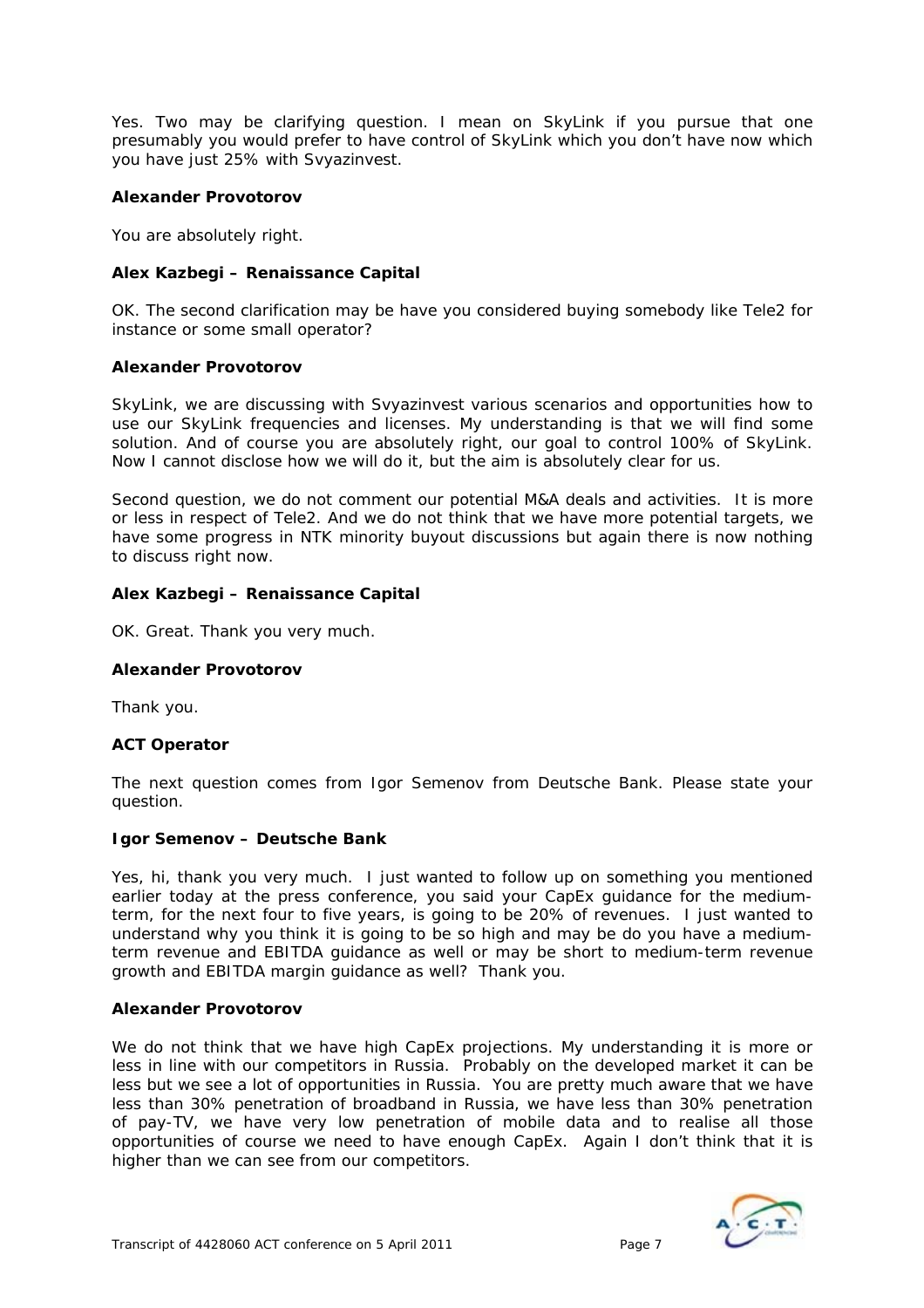Second question, we do not provide guidance for OIBDA level. I think that you will see first combined report of unified company soon during this month and you can make your own projections in respect of OIBDA level of the company.

## **Igor Semenov – Deutsche Bank**

In terms of revenue growth, do you have any guidance for the next couple of years?

## **Alexander Provotorov**

The answer is the same.

## **Igor Semenov – Deutsche Bank**

OK. Can I just then follow up on your mobile strategy. You said that you basically have three options, one of them is developing the SkyLink essentially through the opportunity in mobile data rather than in voice. My guess, my question is, is it not if you are building network, it will support both data and voice, there is no difference right. My question is essentially, if this is your preferred route, you will become the full blown competitor to the big three mobile operators and do you think that the investment that you have to make into the mobile data network, will they be adequately rewarded? Do you think you will be able to generate enough returns?

## **Alexander Provotorov**

Ok, yes, we believe that it will be a profitable business for the Company and you are absolutely right that in case of building our own UMTS network or in the MVNO scenario voice operator as well. But again me personally I don't believe that we can significantly enlarge our market share in voice segment. In case of data very simple example, we have 1 million subscribers only in Urals region right now. If you provide all this people with 3G or 4G network I think that effect will be very good.

Our strategy is to build the network first of all in the areas where we have clear opportunity to return our money. And of course we will wait and we will go slowly in the regions with very high competition or in the region where we don't have clear possibility to have good profitable business. Of course we will do it smoothly and there is no idea to build mobile network in one year just for the status of federal mobile operator.

## **Igor Semenov – Deutsche Bank**

OK. Thank you.

## **Alexander Provotorov**

Thank you.

## **ACT Operator**

The next questions comes from Zoltan Palfi from Credit Suisse. Please state your question.

## **Zoltan Palfi – Credit Suisse**

Good afternoon. Alex and Masha, it is mainly a technical question, more of a follow-up to the first question asked. Can you give some colour about the minority interest line both on the balance sheet and the P&L for the enlarged company given the cross ownership between some of the assets?

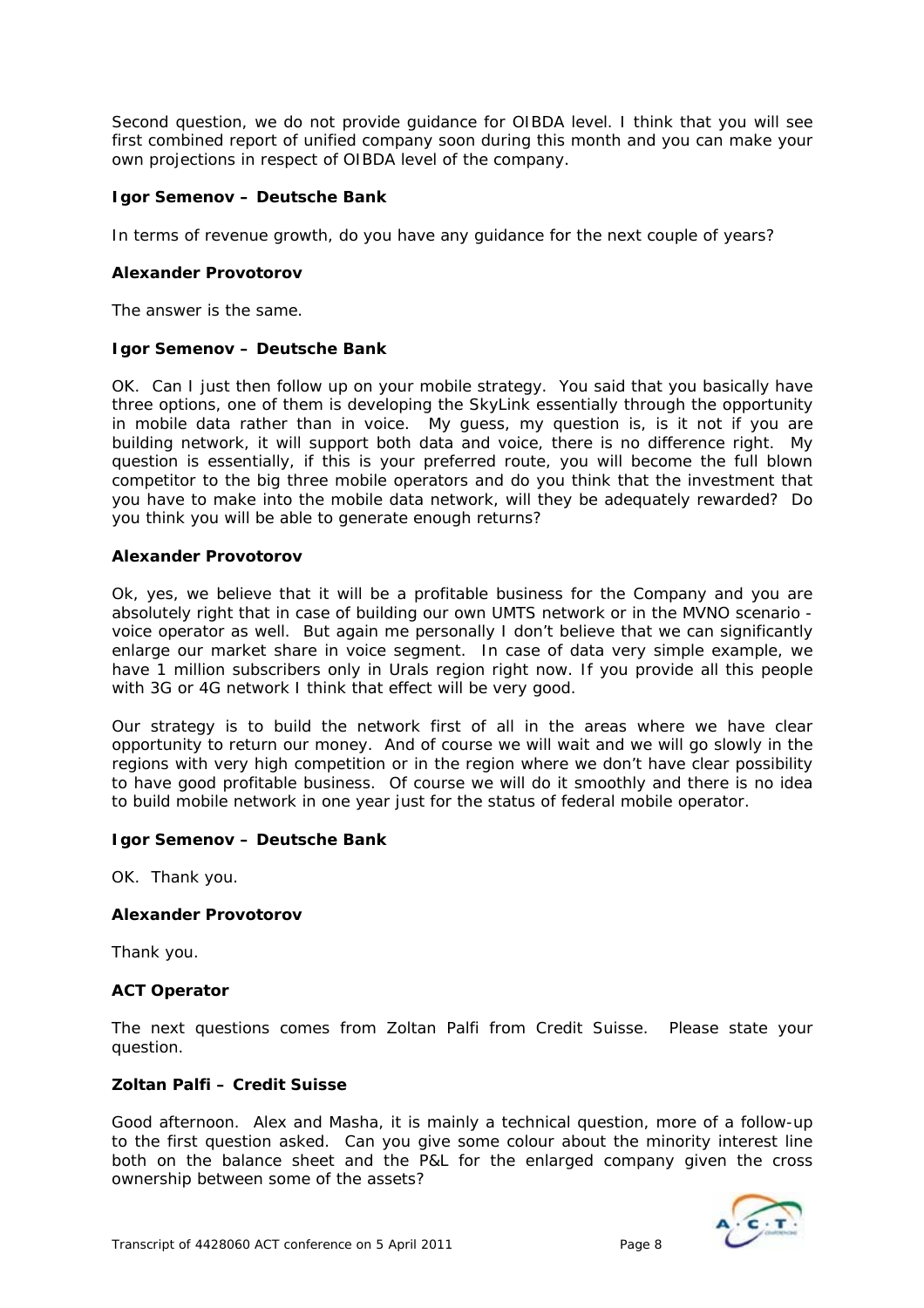## **Alexander Provotorov**

Thank you, Zoltan, I would recommend you to wait for combined report which as I said will be ready soon and I think that you will see all effect of cross ownership in this report.

## **Zoltan Palfi – Credit Suisse**

Right, thanks Alex. The second question is, I am wondering whether you face any regulatory obstacle to bundle together fixed and mobile services going forward or you are free and allowed to do so in the future?

## **Alexander Provotorov**

Thank you and I don't see any big problems with it. Let me remind you that we have Urals region and we have already a packaged services in this region, combining fixed mobile, Internet and now television in one package. And we can see that all of our competitors I mean MTS and VimpelCom, not Megafon, providing services in the same manner to the customers or they are starting to do it. We don't think that it will be a problem for us.

## **Zoltan Palfi – Credit Suisse**

Right. Thanks very much.

## **Alexander Provotorov**

Thank you.

## **ACT Operator**

The next question comes from Evgeny Golossnoy from Troika Dialog. Please state your question.

## **Evgeny Golossnoy – Troika Dialog**

Yes, good afternoon. I have got a technical question, in a way, did not quite understand when you said about conversion of ADR programmes. Could you confirm at this stage that there will be a conversion of ADR programmes previously conducted for regional telcos into the Rostelecom ADR programme? What I mean is that there will be no major hassle for shareholders, they would not have to sell anything or buy anything, it will be done by the depository. Is it wrong or is it correct?

## **Alexander Provotorov**

Thank you, Evgeny, my understanding is that it is correct. I would like to ask Masha probably to add something.

## **Masha Eliseeva**

Yes, JP Morgan, which is the depository bank for RTO depository programmes, got the ordinary shares and they have to sell it and give the money back to the holders of RTO depository receipts.

## **Evgeny Golossnoy – Troika Dialog**

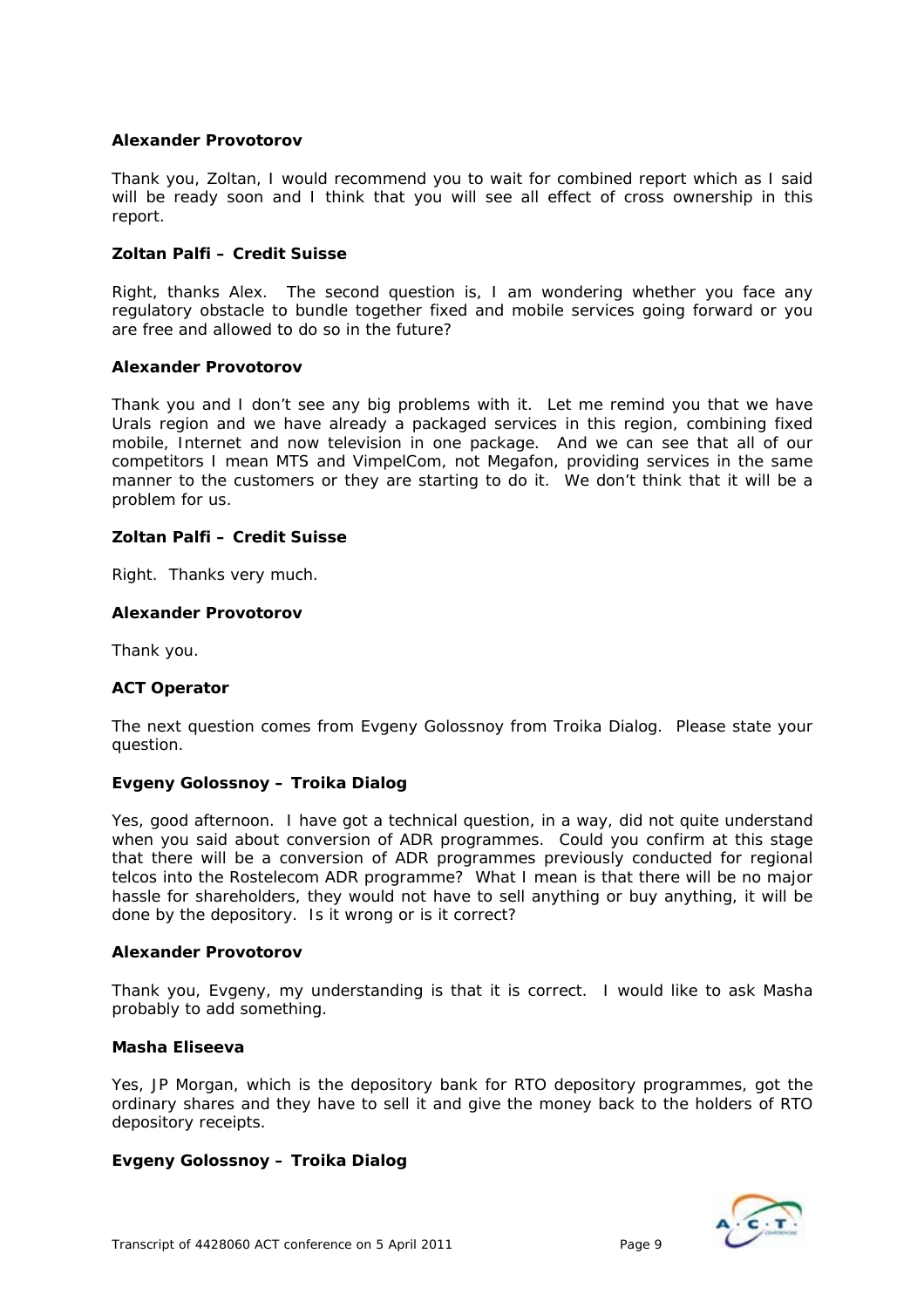But that means that people holding shares of regional telcos in the form of ADRs will not receive Rostelecom ADRs, they will receive cash for their shares.

## **Masha Eliseeva**

Yes, they will receive cash.

## **Evgeny Golossnoy – Troika Dialog**

But that somehow opposes what you have been saying previously that they might switch into the Rostelecom ADRs, so this is not the case anymore.

#### **Masha Eliseeva**

Yes, there are some legal restrictions that prevent us from doing this.

## **Evgeny Golossnoy – Troika Dialog**

OK. And at what price and where JP Morgan would sell them?

## **Masha Eliseeva**

They have a room of about one month to sell the shares on the open market, so it will be market price.

#### **Evgeny Golossnoy – Troika Dialog**

But how can they sell the shares of companies which no longer exist.

#### **Masha Eliseeva**

No, they will sell ordinary shares of Rostelecom, the new issue that they got in exchange for the ordinary shares of RTOs that they held as a depository bank.

## **Evgeny Golossnoy – Troika Dialog**

OK. But that means that people who may still own not ADRs but Russian local stock of Rostelecom they can still hold the Russian stock or the shares will be sold anyway by JP Morgan?

## **Masha Eliseeva**

It is only regarding the depository programmes of regional companies.

## **Evgeny Golossnoy – Troika Dialog**

All right, OK. Thank you.

## **ACT Operator**

The next question comes from Tibor Bokor from Otkritie. Please state your question.

#### **Tibor Bokor – Otkritie**

Hi, two questions if I may. One is regarding the synergies, can you update us on already realised synergies between Rostelecom and regional telcos in terms of the revenues and

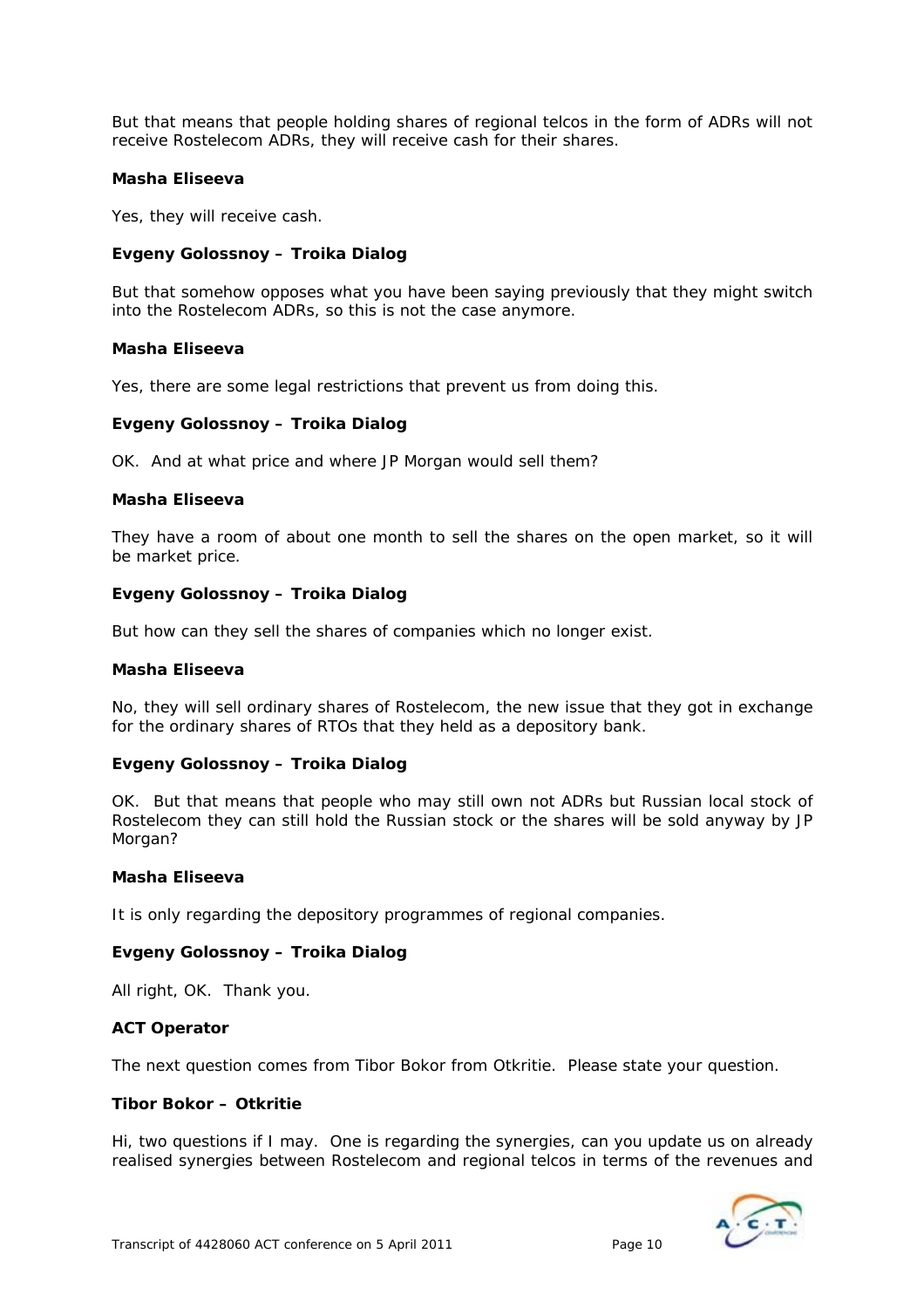costs? And what is your view going forward specifically in 2011 whether there is some major programmes in realising these synergies? Thank you.

## **Alexander Provotorov**

Thank you, Tibor. Again we had estimation from our consultants and our own evaluation that we can realise synergies up to RUB30 billion of NPV for four years period. We have number of plans and initiatives to realise all these synergies. From a cost side it is unified procurement policy which we are in the process of implementation. We have agreed a special department of procurement and our main goal till the end of this year to realise main CapEx, main from cost point of view procurements in the headquarter of the Company.

From revenue side of course the main idea is to package different services for the clients to up-sell our fixed line subscribers with Internet and Pay-TV services. If we get 3G or 4G operations of course it will be up-sell of new services to our current customers. We have just launched first such package in 1 April, the same date when we finished the reorganisation. It's a package of free hours of intercity calls to our subscribers for Internet and Pay-TV. Of course we think that we will have more such packages in the future.

Talking about synergies I would stress out that quantity of sale synergies will not be proportional for each of this four years. Of course the number of synergies will be higher for last second years rather than for first years.

## **Tibor Bokor – Otkritie**

Do I understand correctly that when we receive the consolidated numbers for 2010 there will be most of these synergies will not be realised, almost none of that, most of the synergies will be coming in the future, right?

## **Alexander Provotorov**

Of course. Frankly speaking I think that we got some synergies in 2010 because we made some steps before the reorganisation to improve our policy in respect of network maintenance and network construction. We eliminated some double projects in respect of network development. But main synergies of course we will see later.

## **Tibor Bokor – Otkritie**

In terms of the headcount reduction, is there some plan for already 2011 some significant plan?

## **Alexander Provotorov**

We have such plans. We have an agreement with labour union and we coordinate all these projects with labour union. I don't have exact figures but we have programme for replacement of analog equipment. We have a lot of employees of senior age which can leave the company for the retirement in the nearest time, so I think that of course we will have reduction of our personnel.

#### **Tibor Bokor – Otkritie**

OK, all clear on synergies. Second question, if I may, would be on Moscow strategy. Can you update us on the assets that you are buying in Moscow? And what would these assets allow you – what kind of services to offer in Moscow and what would be your competitive situation with the Moscow operators?

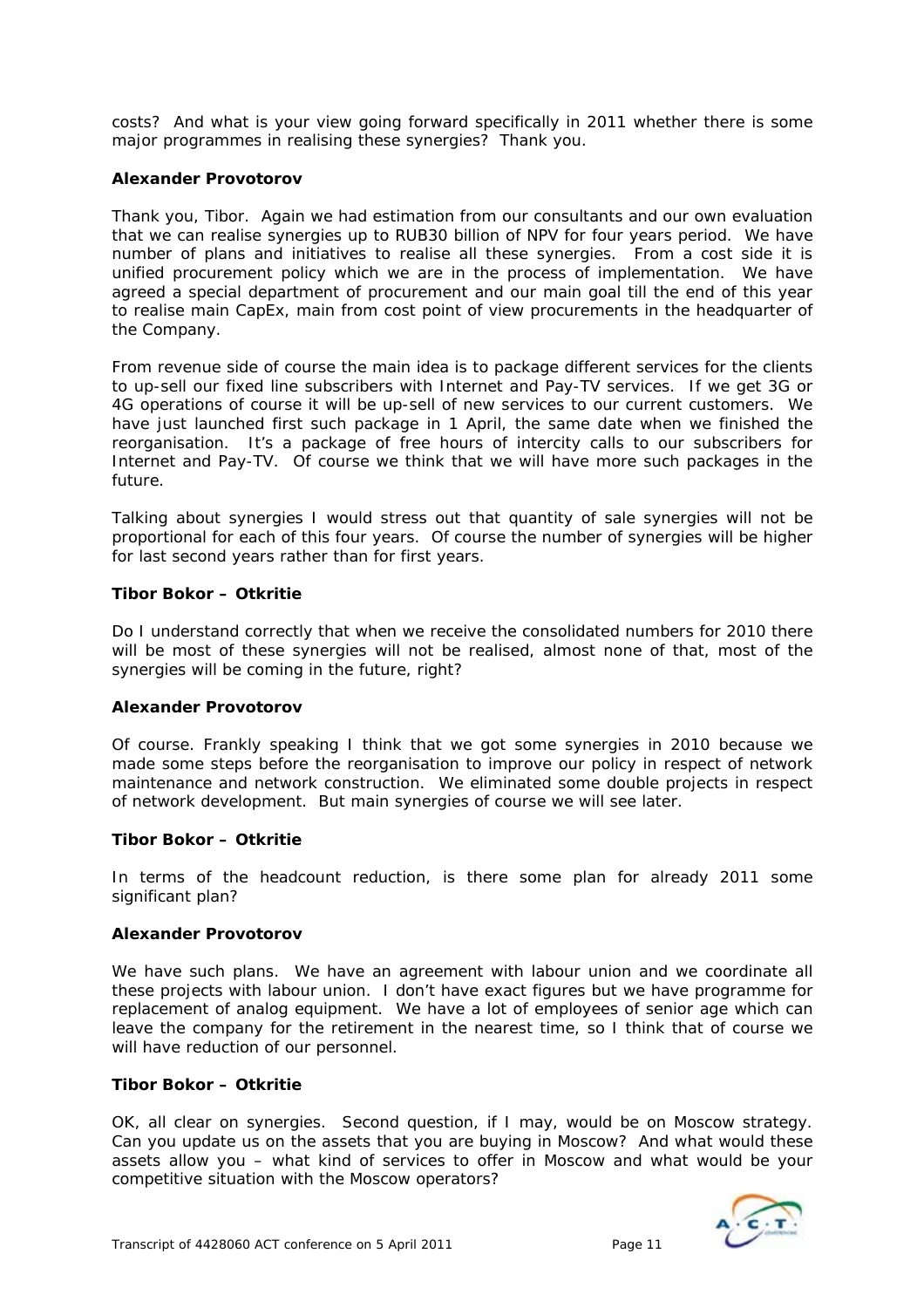## **Alexander Provotorov**

OK, thank you. You are aware that we bought in the end of 2010 a company called National Telecommunications. This company has its major asset in Moscow which is called Mostelecom. Our strategy in Moscow aligns mainly in development of Mostelecom business and National Telecommunications business as well, because Mostelecom is network and sales and other operations in National Telecommunications Company. We have some plans, first of all we have our goal to have up to 100% of National Telecommunications and 100% of Mostelecom in our possession. I hope that we can realise both of these goals during next year.

Mostelecom is quite a successful growing business. At the end of September of 2010 they have around 5 million subscribers, not only in Moscow but including other cities. And they have 4 million TV subscribers and more than 400,000 broadband subscribers. They did, we think, very successful job during last year and they have up to 100% growth in Moscow in broadband. And we believe that they will be one of the biggest players in Moscow market.

Simultaneously we are discussing with Svyazinvest and Central Telegraph scenarios in respect of Central Telegraph broadband subscribers. And hopefully we can make some agreement in respect of Central Telegraph subscribers as well. In this case we would be a significant player in Moscow market. We have pretty aggressive business plan for National Telecommunications and Mostelecom for current year. And we are ready to support this business plan with all necessary financing. Probably last if we start to build our own UMTS network in Moscow on SkyLink frequencies of course Moscow will be one of the key market. And I hope that we can get some subscribers in Moscow with mobile broadband as well.

#### **Tibor Bokor – Otkritie**

Just to clarify you want to increase stakes to 100% in 2011 right in these two companies?

#### **Alexander Provotorov**

During this year, I will be more conservative, if we can do it during this year it will be very good.

#### **Tibor Bokor – Otkritie**

Thank you very much for your answers.

#### **Alexander Provotorov**

Thank you.

#### **ACT Operator**

The next question comes from Andrey Stoyanov from BCS Asset Management. Please state your question.

#### **Andrey Stoyanov – BCS Asset Management**

Good evening. My question is, does the board of directors prepare any amendments to the chapter of the Company that will concern the rights of preferred shareholders of the Company?

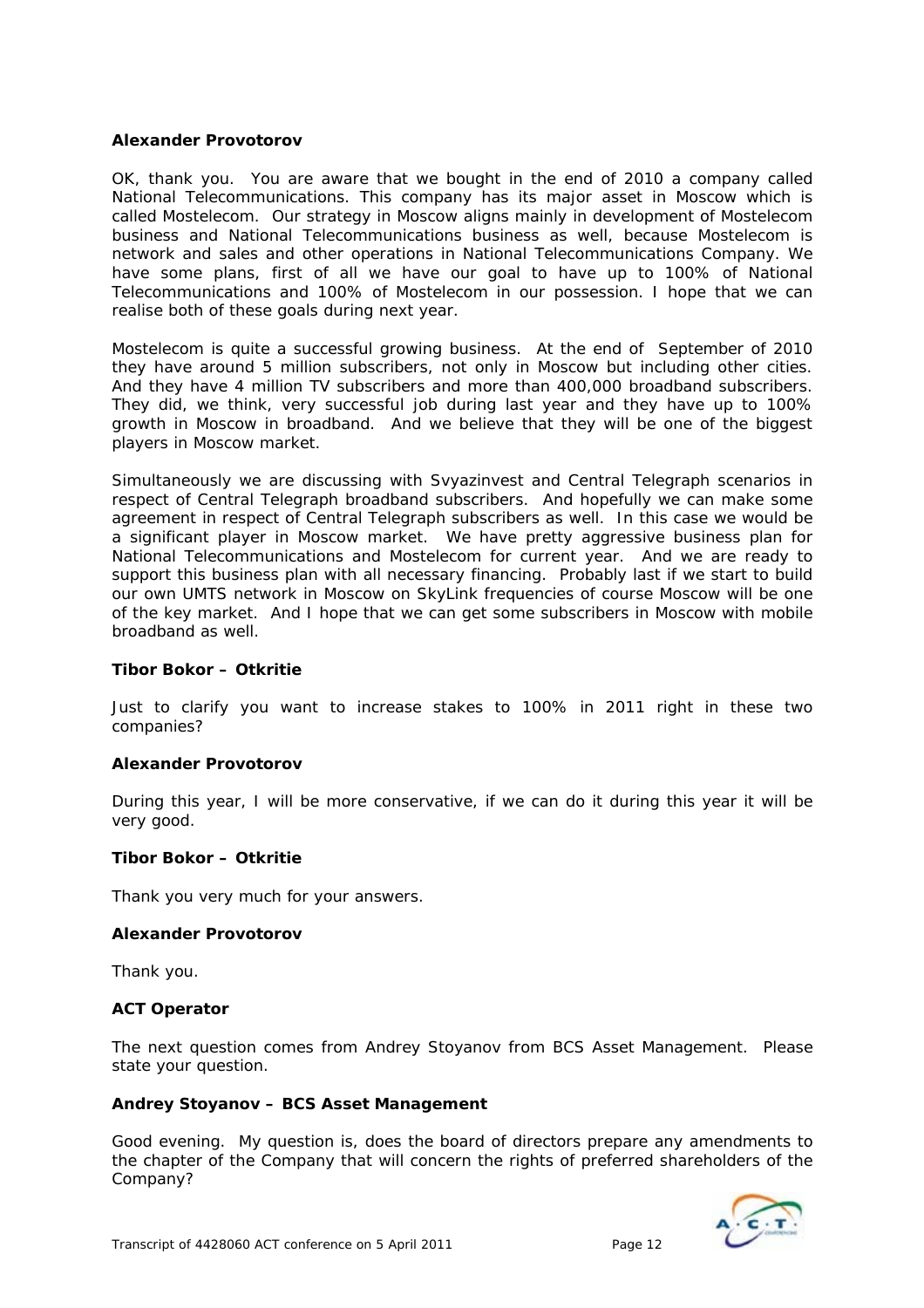The second question, could you please give us some indications on when the general meeting this year will take place for example mid of June, end of June and so on? Thank you.

## **Alexander Provotorov**

We don't hear any discussion in respect of our prefs now, so currently we don't have any initiatives or any discussions in respect of this issue. And annual meeting will take place 27 June in Moscow.

## **Andrey Stoyanov – BCS Asset Management**

Thank you. Just one follow-up question, please. Are you still interested in AKADO.

#### **Alexander Provotorov**

I think it's a difficult question. I don't believe that we can find good solution in terms of price with the shareholders of AKADO.

#### **Andrey Stoyanov – BCS Asset Management**

Thank you.

#### **ACT Operator**

The next question comes from Ivan Kim from Renaissance Capital. Please state your question.

#### **Ivan Kim – Renaissance Capital**

The first one is on your dividend policy, will it change and what is the timeframe?

The second one technical please, when the issues of Rostelecom common shares will be merged, is it three months from the registration of the issued FSFM or is it from the start of the trading? Thank you.

#### **Alexander Provotorov**

Thank you very much. First question, we understand the importance of this issue for all our investors and as we will make some consultations and our homework in respect of dividend policy of the Company. We want to be a good example comparing with our direct competitors and other Russian companies. And after such homework and presentation to the board I don't exclude that we can change the dividend policy but it is not clear right now. Anyway we will make all efforts to understand and to provide the board of directors with full analytic materials in respect of this question.

Second question, Masha can you answer, please?

#### **Masha Eliseeva**

Yes, it will be merged with the existing issue of Rostelecom shares in three months period after the registration of the reports of the placement with the regulator.

#### **Ivan Kim – Renaissance Capital**

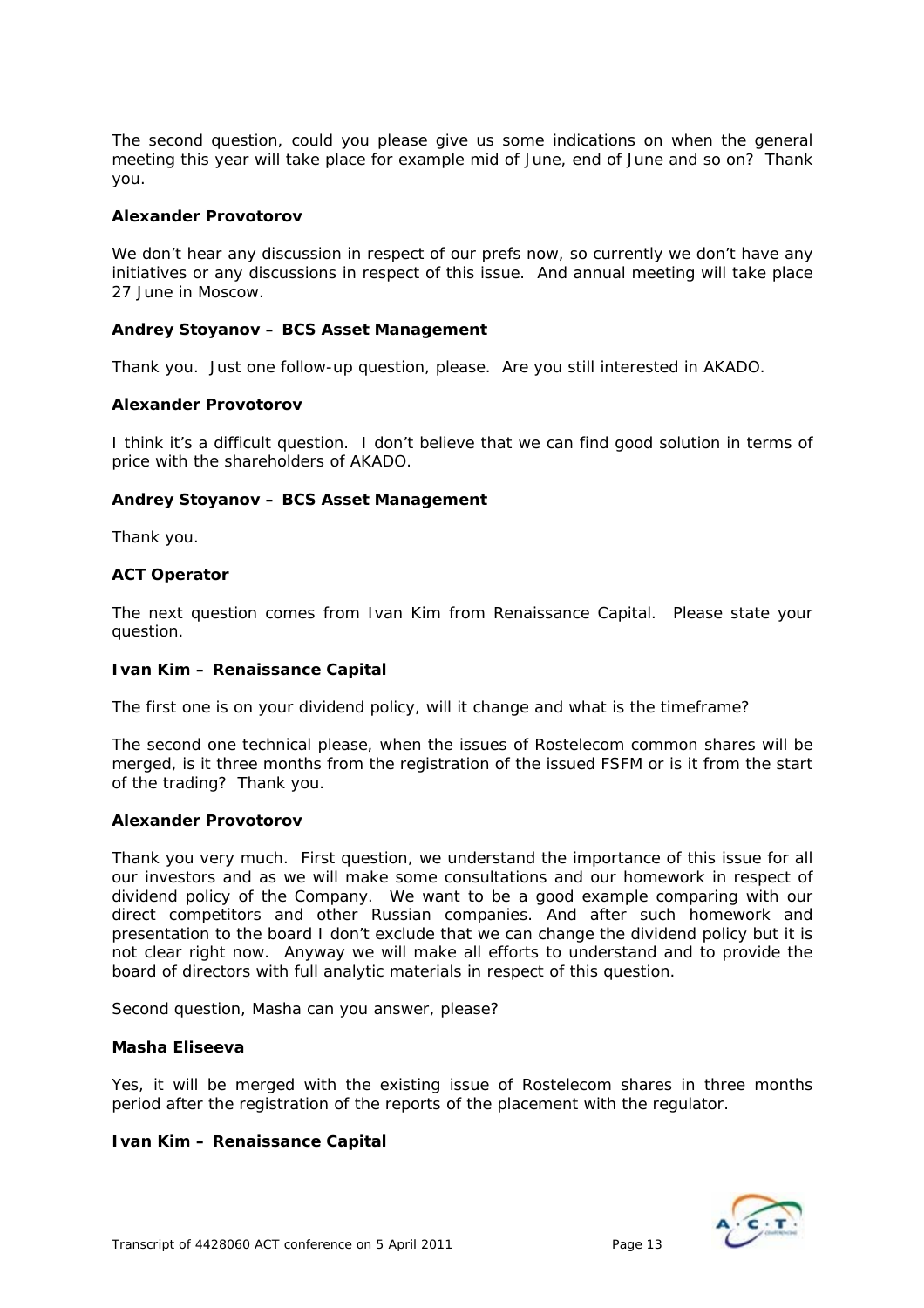Yes, so that would be pretty much around a month before the trading starts in early May.

#### **Masha Eliseeva**

No. You can say that with the company it take about two weeks to make this report then it will be provided to the regulator and the regulator has also about two weeks to register it. In a month from the 1 April we expect the registration of the report and from this date after three months the issues will be merged.

#### **Ivan Kim – Renaissance Capital**

OK, understood. Thank you.

#### **ACT Operator**

The next question comes from Alexander Vengranovich from Otkritie. Please state your question.

#### **Alexander Vengranovich – Otkritie**

Yes, good afternoon. I just got a question on equity raising this year. Do you plan to raise equity this year and may be do you consider GDR programme as a part of the equity raising? And the EPS - do you plan to do it this autumn and or later? Thank you.

#### **Alexander Provotorov**

Thank you for the question. We do not think it is necessary for us to go to the equity market as a company. We think Rostelecom has no need or intention to issue shares or sell our preferred shares to finance our current operations. We have enough financial resources from our banks to finance all of our operations.

What was the question in respect of SPO, can you repeat it please.

## **Alexander Vengranovich – Otkritie**

Yes. Do you consider GDR programme in connection to that just like in London Equity, SPO in London this autumn, for example.

#### **Alexander Provotorov**

We do not consider equity SPO in London or somewhere else as a Company. But we heard some rumours that some of our shareholders can make some placements through the stock exchange. But first of all, we need to make listing and we hope that we can do it during this year. We will have depository programme for such listing, it is too earlier to say GDR or ADR programme, but I hope that we can finalise it during this year.

## **Alexander Vengranovich – Otkritie**

OK. Thank you.

#### **Alexander Provotorov**

Thank you.

## **ACT Operator**

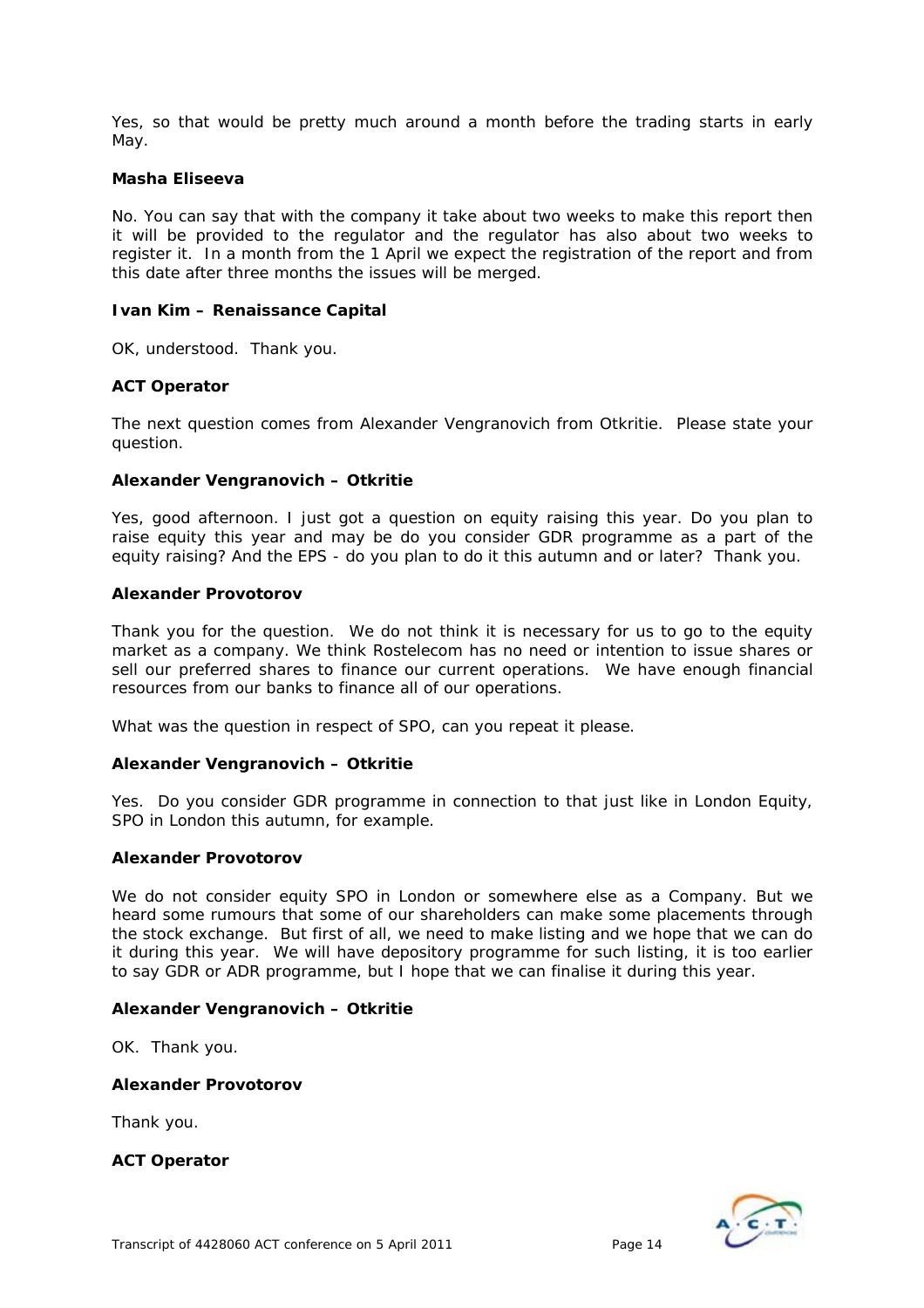Once again, if you would like to ask a question, please press \*1 on your telephone. To cancel this request, please press \*2.

The next question comes from Victor Klimovich from VTB Capital. Please state your question

## **Victor Klimovich – VTB Capital**

Good afternoon. I have a follow-up regarding mobile strategy. Alexander, can you please elaborate on your mobile data strategy? You said that you don't expect that you will be very aggressive in terms of CapEx. But on the other hand we see that all mobile operators MTS, Megafon and VimpelCom they are very aggressive in terms of data network roll out. Don't you afraid that these opportunities in data market which you mentioned might be lost within basically one or two years? Thank you.

## **Alexander Provotorov**

Thank you, Victor. It s interesting that you are not in line with Deutsche Bank for this question. When I said that we will have around 20%, 22% of annual CapEx for the next four, five years. Of course if we decide to build 3G network for next two years it will be significantly higher. It's the first part of my answer.

Secondly, as far as I understand the main direction of CapEx for our competitors I mean MTS, VimpelCom and Megafon relates to the network, not for the base station and 3G equipment but to improve and to enlarge their backbone infrastructure. In Rostelecom we have such backbone infrastructure more or less, of course we need to expand it, we need to enlarge our capacity but we don't need to finance it in the same volume like our competitors. Probably its an answer.

Probably third part of this issue, the cost of 3G equipment is significantly lower than two or three years before that's my understanding. Probably I am wrong but my understanding is now we can have much more interesting conditions from our vendors.

## **Victor Klimovich – VTB Capital**

Yes, but if I understand this correctly your competitors, mobile operators, they want to build fibre optic networks and as far as I know Rostelecom of course you have much wider backbone of fibre optic network but again you need to build fibre optics to each base station to compete with our respective competitors. What do you think about this?

## **Alexander Provotorov**

Yes, but now we have network of regional companies which is pretty wide. As far I remember its more than 2 million kilometres of network and I believe that we can cover all major cities including so called 'rayonnie centry'. And our competitors as from my understanding just started such project, for example as far as I remember Sinterra just announced plan to reach all 'rayonnie centry' by fibre and we are already in the main regions.

## **Victor Klimovich – VTB Capital**

OK, I see. Thank you very much.

## **ACT Operator**

There appeared to be no further questions. I will now hand the conference back to Maria Eliseeva.